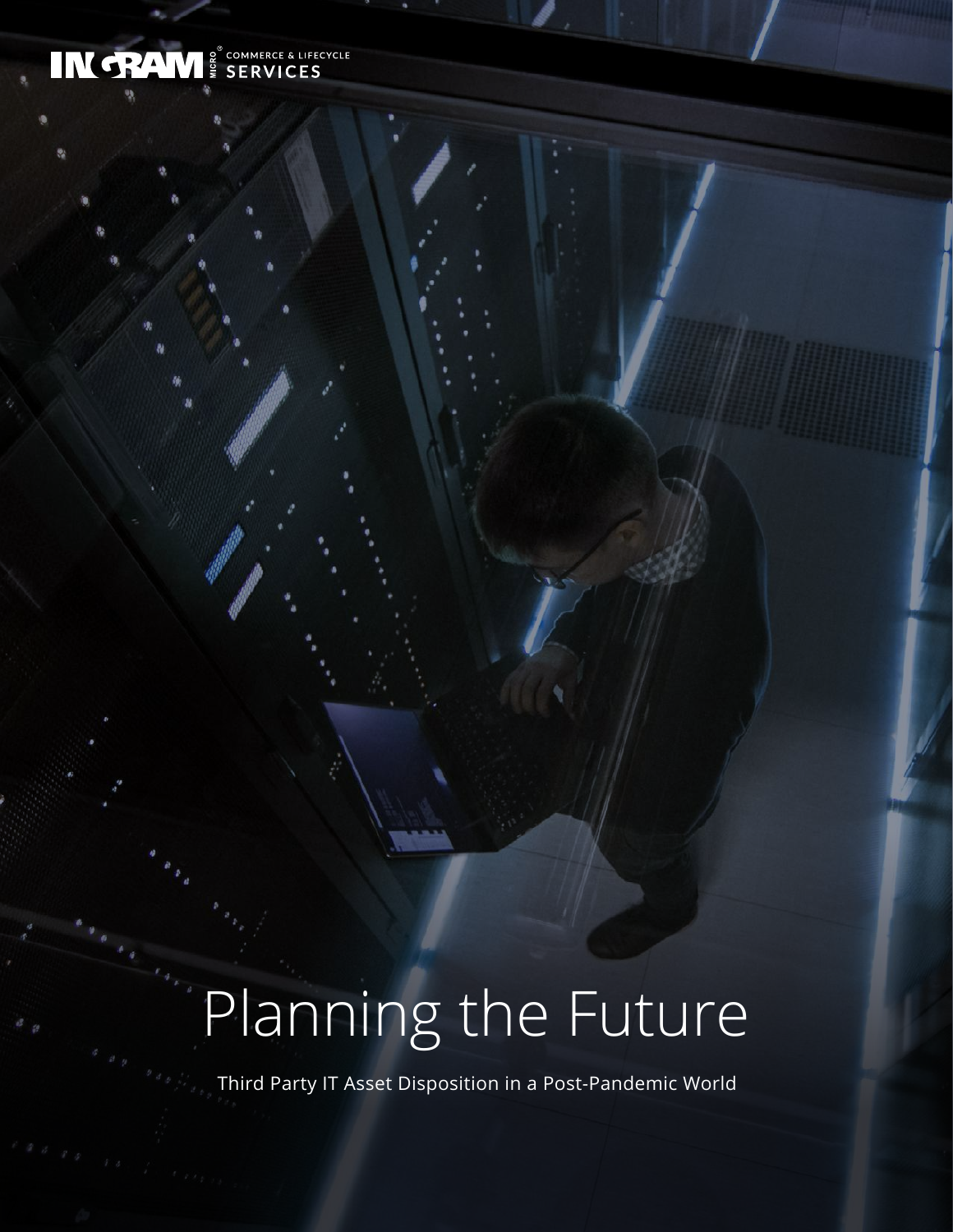In the first half of 2020, the COVID-19 pandemic impacted many businesses. They had to react quickly to staff working remotely, vendor inventory fluctuations, third-party partner shutdowns, and more. It was no different for providers of global IT asset disposition services. Our customers' IT equipment spending, location, reuse, and disposal patterns changed radically within months. Getting inventory to and from the homes of customers' employees through a box program became an overnight requirement.

Amid this time of behavioral changes, Ingram Micro set out to update our 2021-2026 ITAD business strategy. We quickly realized that customer interviews with our largest and most complex clients were a necessary to understanding which changes were temporary and which would become permanent. This white paper presents a summary of those discussions and research done by our team as we planned our strategy alongside our customers.

### Prioritizing Health & Safe Interactions

The ongoing safety of Ingram Micro's customers, employees, and third-party partners is of highest importance, and safety will continue to be a top priority beyond 2020. IT Asset Disposition (ITAD) providers like Ingram Micro will be expected to keep physical contact to a minimum when onsite at a client's facility, and processes to avoid close interactions, including alternatives to requiring physical signatures, will be introduced. These changes will drive the creation of more tablet and phone app solutions that enable contactless data exchange between the customer, our drivers and warehouse associates.

At global warehouses and in offices, regular cleaning and solutions that prioritize employee safety will continue to be implemented, and a higher percentage of employees will work remotely.

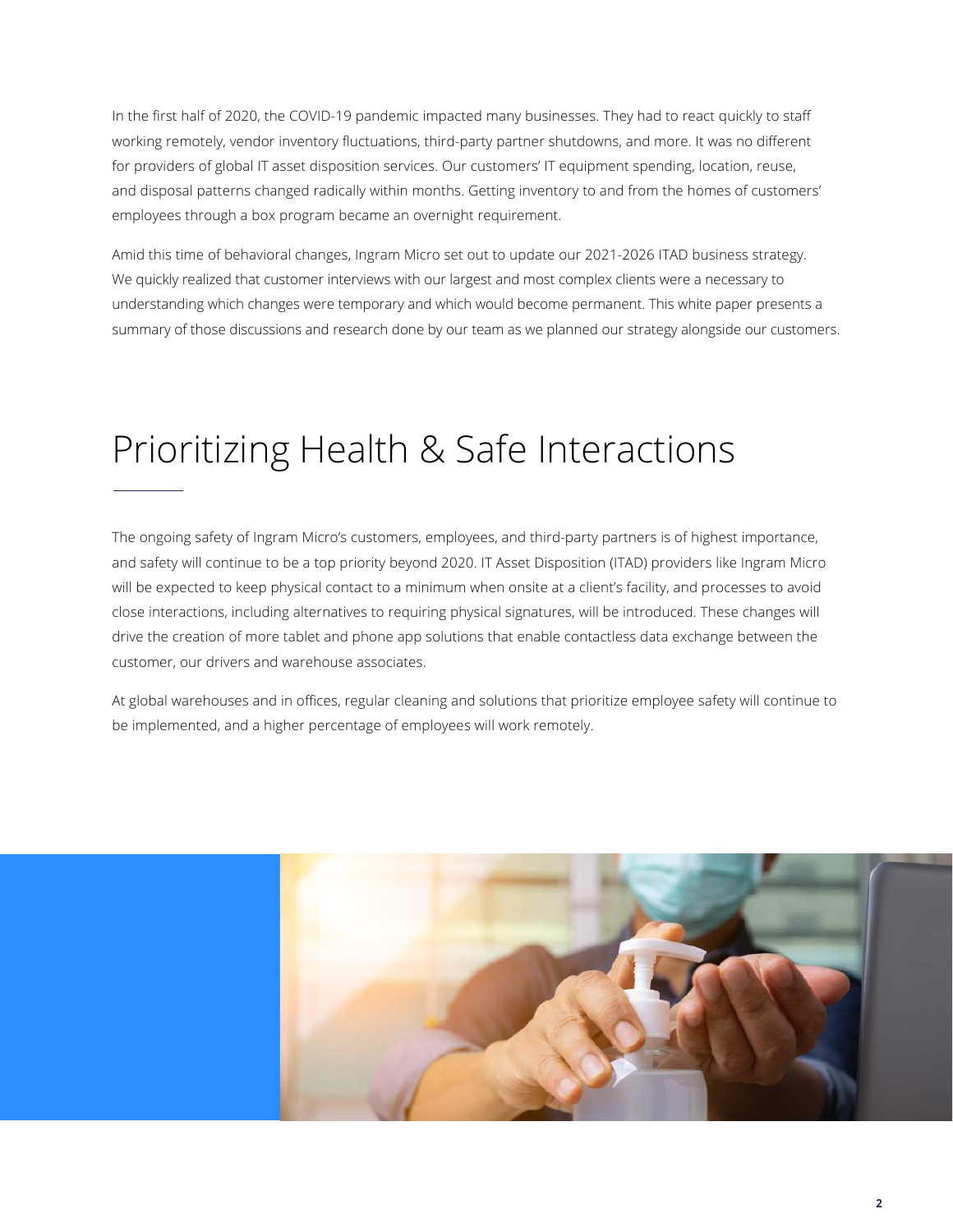### IT Device Spending: Personal Computers and Cloud Investment

Across all hardware types, spending dropped in 2020 *(see below, Table 1)*.

The number of device replacements initiated during the pandemic slowed down, reducing the frequency and number of end-of-life assets pickups and the need for ITAD processing. As more device lifecycles come to an end between 2023-2025, downstream remarketing revenue will be impacted and companies that expect a return on their disposed assets (as well as the ITAD providers that process their assets) will need to incorporate this into forecasts during that timeframe.



*Table 1 – Summary of Hardware Spend Causal Changes, primary research conducted by Ingram Micro*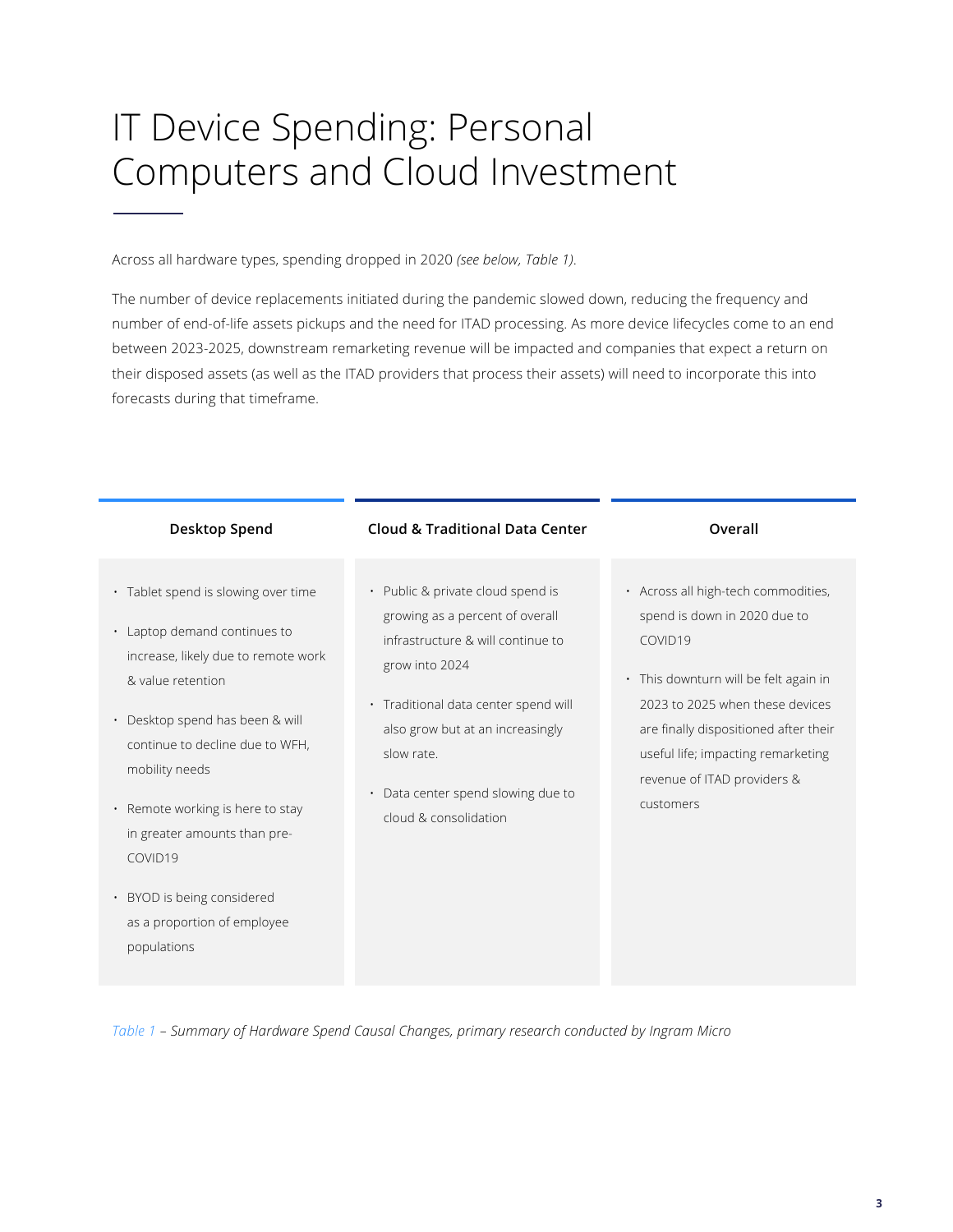#### **Personal Computers**

Regarding personal computers, investments in desktops and tablets are anticipated to decrease as companies more regularly provide laptops for their employees, who prefer them for their versatility, mobility and reusability (see Table 2). A majority of our ITAD clients report that the remote working behaviors of their employees are driving this shift, as well as some institutional enablement of Bring Your Own Device (BYOD) policies.

#### Shipment forecast of tablets, laptops and desktop PCs worldwide from 2010 to 2023 (in million units)\*



**Note:** Worldwide, 2010 to 2019

#### **Cloud Investment**

Data center hardware spending is being heavily disrupted by cloud investment (see Table 3). The pandemic has accelerated the use of public cloud services and is offsetting traditional data center spend. In fact, public, private, and hybrid cloud investment in 2020 represents one of the few IT categories that has grown in spend.



#### Worldwide information technology (IT) infrastructure spending breackdown (by value) from 2014 to 2024, by deployment type\*\* Public Cloud Private Cloud Traditional DC

**Note:** Worldwide; 2014 to 2020; IT infrastructure includes servers, enterprise storage, and Ethernet switches.

*Table 3 – Worldwide IT Infrastructure spending 2014-2024, Source: Statista*

*Table 2 – Global Shipments of Tablets, Laptops and Desktops 2010-23, Source: Statista*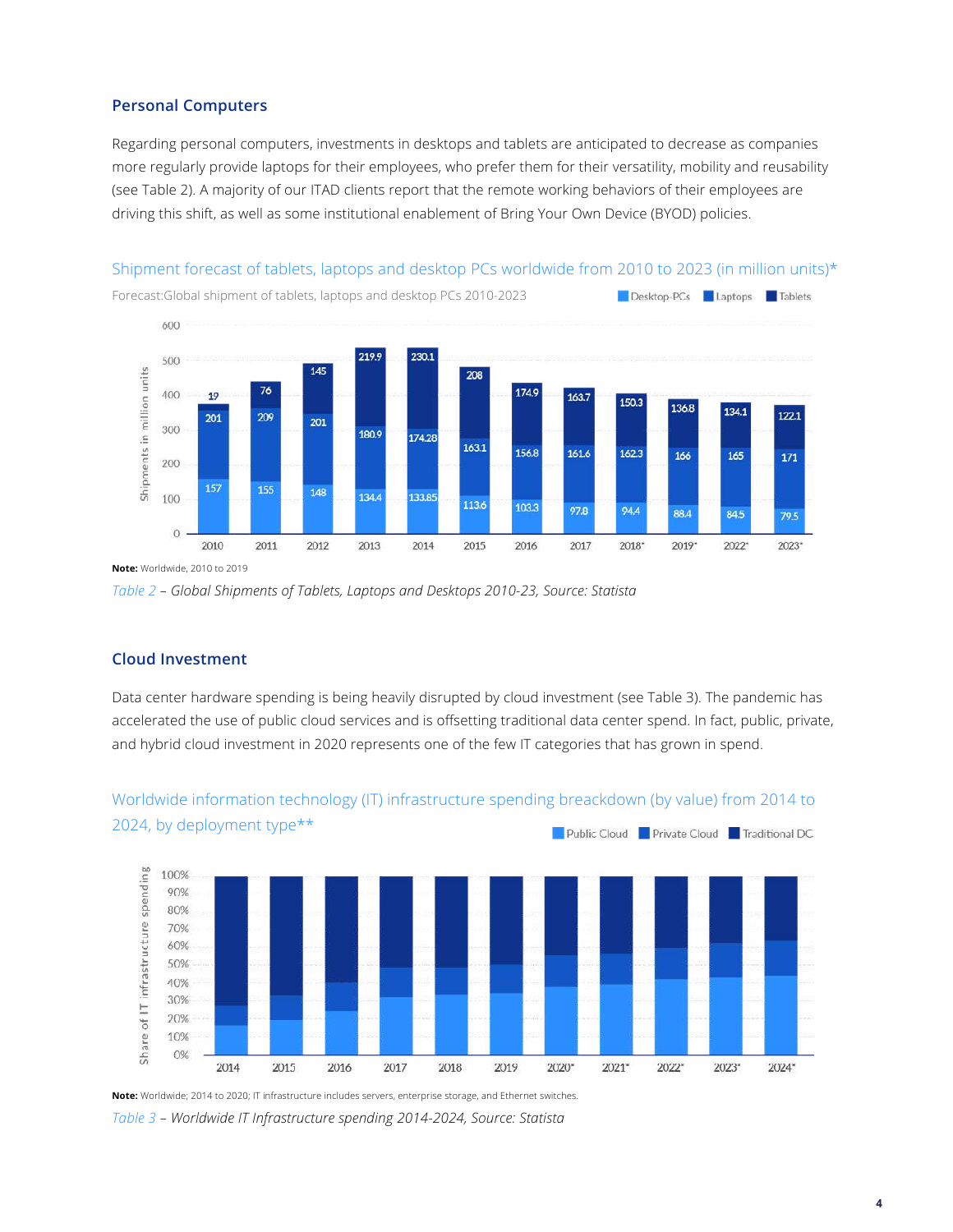### What are our ITAD clients saying?

Do their findings align with market analysts' projections? And are these behaviors permanent, or only a result of temporary pandemic-related behavioral changes?

#### **Remote work**

A mass shift to remote work had the greatest physical impact on global ITAD laptop inventories in 2020. Companies rushed to ensure their infrastructures could support work-from-home needs and laptops were bought and distributed to enable home office setups. Laptops, both new and used, were shipped to employees around the world. For some companies, their use was already standard, but the global nature of pandemic-related changes meant that workers in countries like India, where remote work was not regularly practiced or normalized prior to the pandemic, needed laptops and other gear rushed to them in volumes so that people who were confined to home offices and virtual meetings could continue to be productive.

Impacts on ITAD: With employees mostly out-of-office, collecting assets for disposition became significantly more complex. IT departments could no longer collect equipment from the desks of employees sharing an office or campus. Instead, processes to collect assets from dispersed locations had to be created. Ramping up programs to handle hot swap or end-of-life device management across global sites is complex and costly to manage, and many CIOs made the decision to stop much of their IT equipment disposition for fear that additional equipment supplies would dwindle if manufacturing slowed down.

Looking forward: Remote work is largely here to stay, given that concerns over employee health continue and businesses have the opportunity to save costs on office real estate. Companies like Uber, Microsoft, Zillow, Google, Reuters, Twitter and Square have all announced remote work as a long-term business strategy. With greater numbers of workers stationed at home offices, the demand is increasing for global third-party box programs and depot services. In addition to supporting these solutions, Ingram Micro's future focus also includes strategies around contactless ITAD pickups.

#### **Bring Your Own Device (BYOD)**

BYOD is on the rise within many organizations we serve. Information security concerns and legacy platforms will continue to challenge some companies, likely limiting rollouts to subsets of employees. The growth of company programs will continue, but more slowly than originally anticipated, based on what our research indicates.

#### **Public, Private and Hybrid Cloud Use**

All clients interviewed made investments in public or private cloud infrastructure. The pandemic also pushed some to advance their investments beyond what had been budgeted in 2020. The fate of traditional data center infrastructure, however, is mixed. High-tech industries are able to quickly move greater percentages of their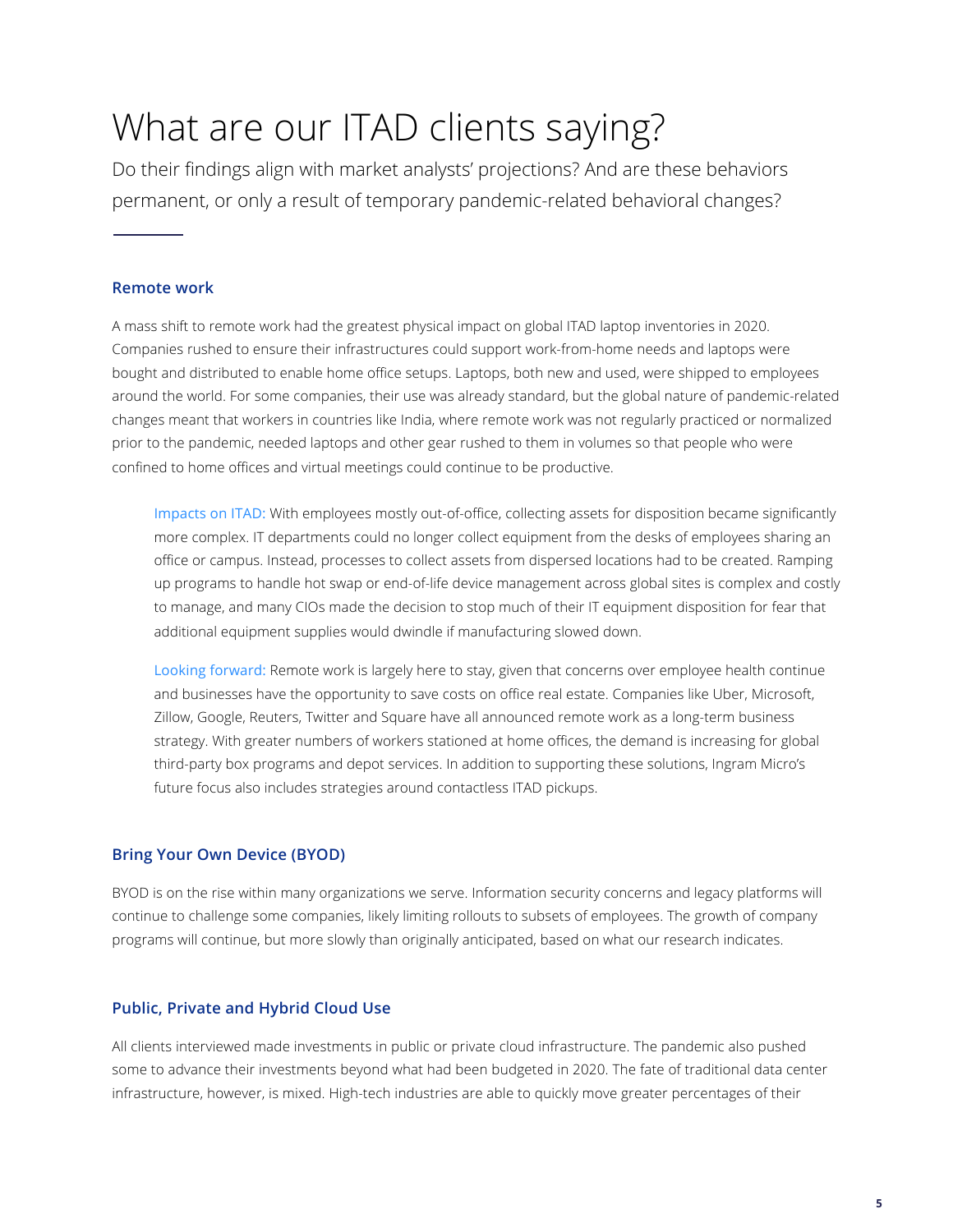infrastructure to the cloud, while complex healthcare and financial companies are keeping a combination of cloud-based and traditional data center infrastructures in place over the next five years.

A balance must be reached between data security concerns and the higher cost of private cloud storage, and this will take some time. Meanwhile, many organizations are reducing the number of data centers in operation and merging smaller facilities with larger ones to reduce costs and improve sustainability. Services for data center inventory, hard drive destruction, and asset disposition will be needed for the foreseeable future.

#### **Desktop as a Service, Depot, Storage and Box Programs**

More companies are outsourcing desktop fulfillment services to resellers and third parties in an effort to increase business resilience and allow their IT departments to focus on business application technology and infrastructure. In addition to fulfillment and warranty support, depot and storage services that enable viable used equipment to be redeployed and returned to a company's inventory are being supported by third parties. Global demand for vendor box programs and depot services are expected to grow, given the increase in remote work and the need for businesses to support device delivery and removal in places that were not supported previously.

#### **Customer Investment in Asset Management Tools**

Investments in ServiceNow and other Enterprise Asset Management (EAM) solutions slowed in 2020, as did the move from on-premise solutions to public cloud solutions. Starting in 2022, vendor solutions that support businesses for cloud tracking, remote work, resilience, information security, and cost control will see their revenues grow. Many of our clients are using ServiceNow for infrastructure asset management and our focus in the future will continue to be as an integrator with ServiceNow.

#### **A Growing Global Network**

As mentioned, our clients are facing growing global footprints as they expand within the countries where they already do business and add additional geographic regions. This will require ITAD vendors to provide more diverse services to a more locales and regions. Creative global solutions will need to be developed to provide ITAD and other services for existing and future clients.

#### **Information Security and Compliance**

Global data protection laws continue to be critical. For industries such as financial services, healthcare and pharmaceuticals, services including chain of custody, secure logistics, hard drive shredding, solid state drive pulverizing, wipe and erasure software, device remote lock security offerings and proper recycling are highly important. Enterprises rely on their ITAD vendors to educate them on new technologies in the field — for example, the newest options in scanning, secure transit capabilities, upgrades in erasure software, and secure retrieval of remotely located devices. In response, Ingram Micro will continue to cover new security options in our monthly, quarterly, and annual discussions with our customers.